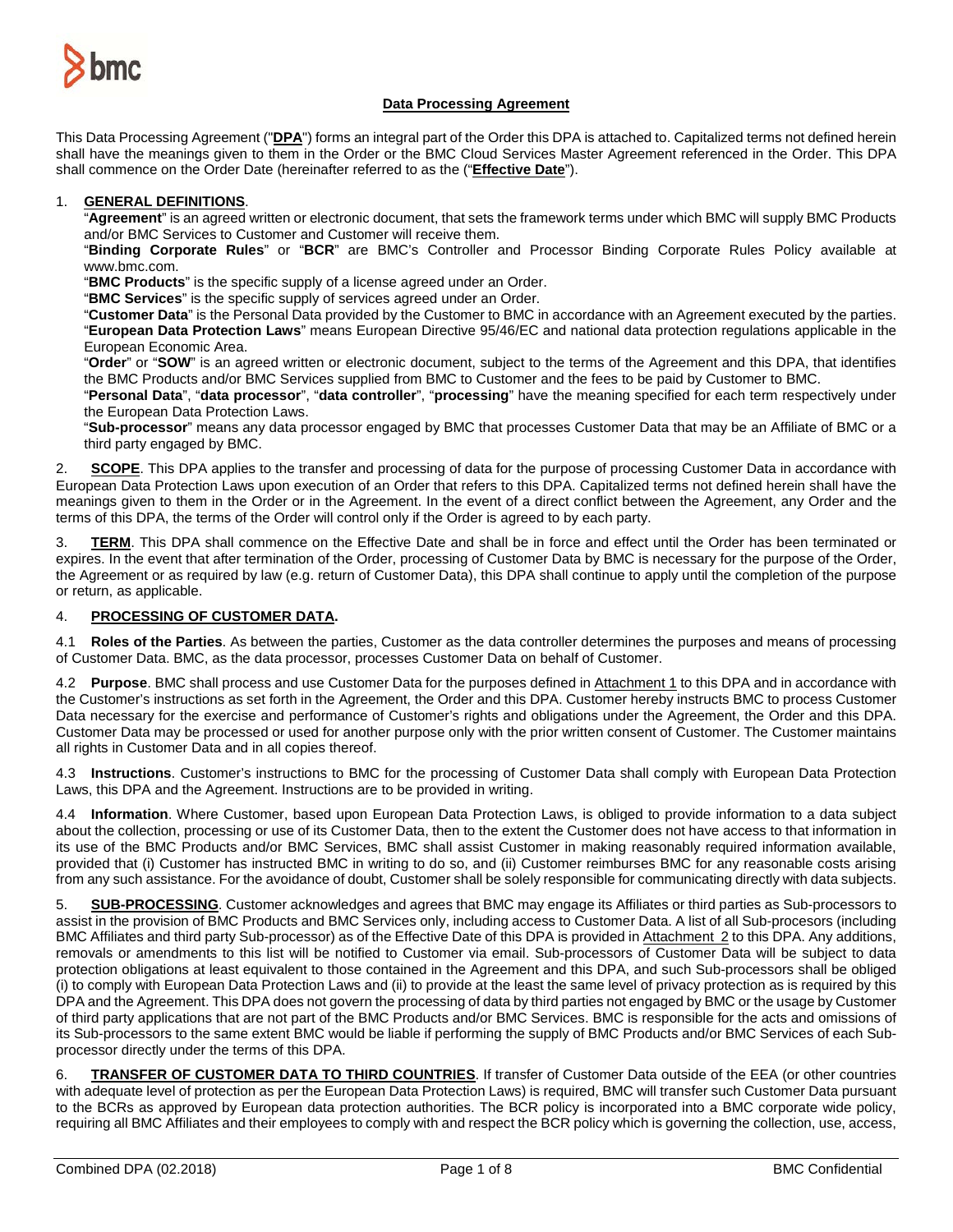

storage and transfer of Customer Data among BMC Affiliates and third party Sub-Processors. Customer agrees to rely upon the BCR as providing adequate safeguards in regard to European Data Protection Laws and provisions contained in the Introduction, Part III and IV of the BCR are incorporated by reference and are an integral part of this DPA. Customer agrees that Customer Data may be processed by BMC Affiliates and third party Sub-Processors provided that BMC, its Affiliates and its Sub-Processors are and remain contractually bound by the BCR. BMC represents that its Affiliates and Sub-Processors are and shall for the duration of this DPA remain contractually bound by and comply with the requirements of the BCR.

7. **DELETION AND RETURN.** To the extent Customer cannot correct, delete or block Customer Data in its use of the BMC Products and/or BMC Services, BMC shall assist Customer within a reasonable period of time. Upon request by Customer made within thirty (30) days after the effective date of termination of the Order(s), BMC will at its discretion either delete or return all the Customer Data to the Customer. After such 30-day period, if BMC has not already done so, BMC will delete the Customer Data from the BMC Services, including copies, unless legally prohibited.

## 8. **SECURITY**.

8.1 **Confidentiality**. BMC shall treat Customer Data as Confidential Information and shall comply with European Data Protection Laws applicable to BMC as a data processor in providing the BMC Products and BMC Services. BMC shall ensure that all personnel of BMC granted access to Customer Data have executed written confidentiality obligations with a level of protection as required under the Agreement. The obligation to treat Customer Data pursuant to such confidentiality obligations shall survive the termination of the employment, and only so long as such Customer Data is considered Confidential Information. Customer Data may be made available only to personnel that require access to such Customer Data for the performance of this DPA.

8.2 **Organizational and technical protection measures**. BMC shall implement appropriate organizational and technical protection measures, as set out in Attachment 3 to this DPA. BMC regularly monitors compliance with these measures. Notwithstanding the aforementioned, Customer acknowledges that BMC may, as a part of ongoing system maintenance and development, change its appropriate organizational and technical protection measures. BMC shall not provide for protection measures that deliver a level of security protection that is materially lower than that provided as at the DPA Effective Date and will be maintained by BMC at all times throughout the Term of the Agreement and this DPA.

8.3 **Appointment of a Data Protection Officer**. BMC, BMC Affiliates and Sub-processors have appointed a data protection officer where such appointment is required by applicable law. Upon request, BMC will provide the contact details of such appointed persons.

9. **MANAGEMENT**. If BMC receives any complaint, notice, or communication that relates to BMC's processing of Customer Data in connection with an Order, to the extent legally permitted, BMC shall promptly notify Customer and, to the extent applicable, BMC shall provide Customer, with reasonable cooperation and assistance in relation to any such complaint, notice, or communication. Additionally, BMC shall promptly inform Customer about any of the following: (i) infringements of European Data Protection Laws that relate to Customer Data processed by BMC; (ii) actual or reasonably suspected unauthorized access to or disclosure of Customer Data of which BMC becomes aware. Any BMC obligations arising from statutory provisions or according to a judicial or regulatory decision shall remain unaffected by this DPA.

10. **LIMITATION OF LIABILITY.** Each party's liability, taken together in the aggregate, arising out of or related to this DPA, whether in contract, tort or under any other theory of liability, is subject to the 'Limitation of Liability' section of the Agreement.

| ATTACHMENTS INCORPORATED INTO THIS DPA                          |  |  |
|-----------------------------------------------------------------|--|--|
| Attachment 1 – Details of Customer Data processing              |  |  |
| Attachment 2 – List of Sub-processors                           |  |  |
| Attachment 3 – Organizational and technical protection measures |  |  |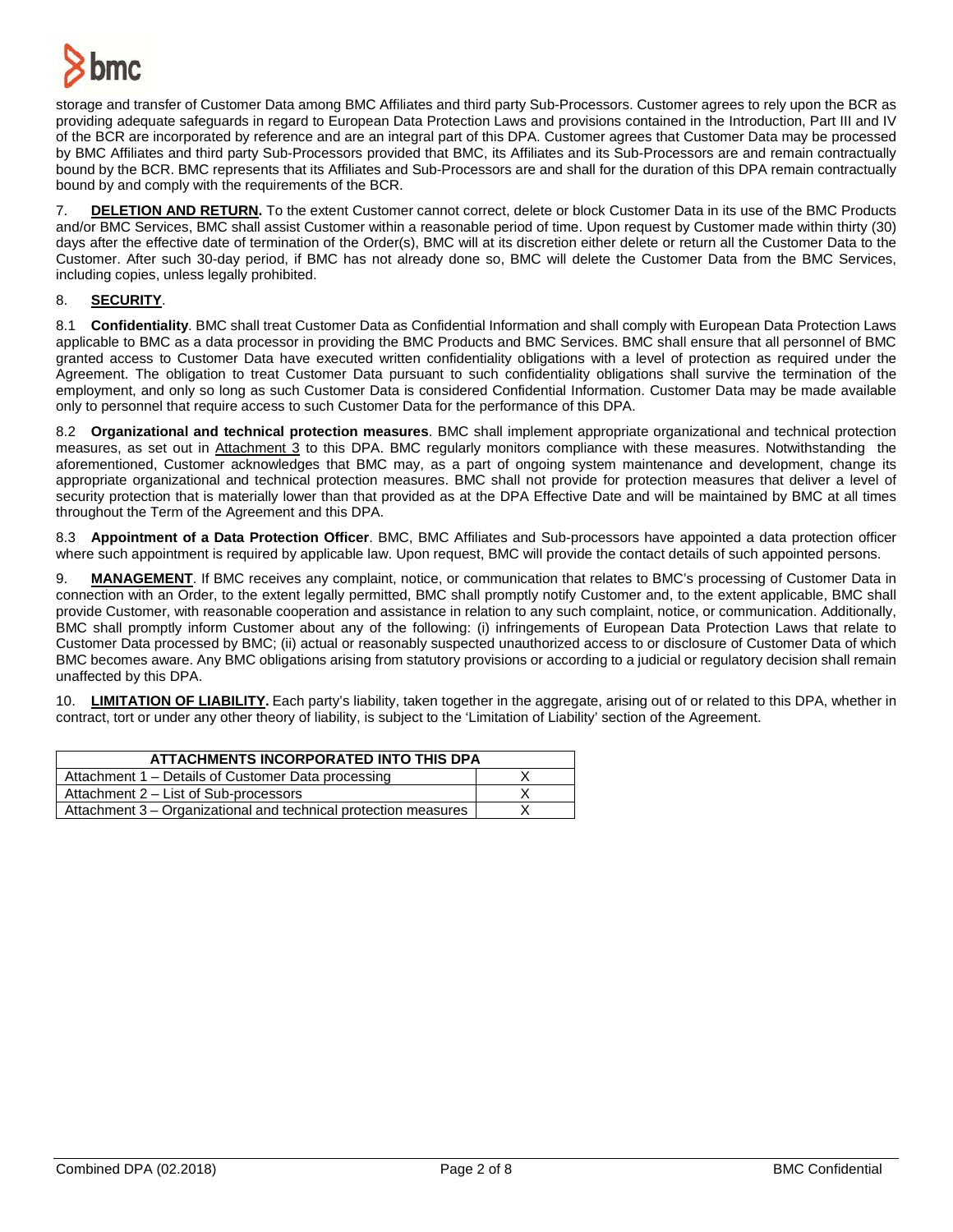

### **Attachment 1 - Details of Customer Data processing**

#### **1. Extent, Type and Purpose of intended processing or Use of Data**

As set forth in the Agreement, BMC shall process the Customer Data necessary for the exercise and performance of Customer's rights and obligations under the Agreement, the Order and this DPA.

Additionally, as set forth in the DPA, BMC shall not disclose Customer Data except as expressly permitted in writing by Customer or where required by law, in which case, to the extent legally permitted, BMC will provide Customer with prior notice of any such compelled disclosure.

### **2. Categories of Customer Data and concerned Data Subjects**

### **(a) Data Subjects**

### **The Customer Data concern the following categories of Data Subjects:**

- Customers
- Prospective Customers
- Employees
- Suppliers

### **(b) Categories of Data**

### **The Customer Data concern he following categories of data:**

- Personal master data (name, address, title, degree, date of birth)
- Contact details (telephone number, mobile phone number, email address, fax number)
- Contractual master data
- Customer history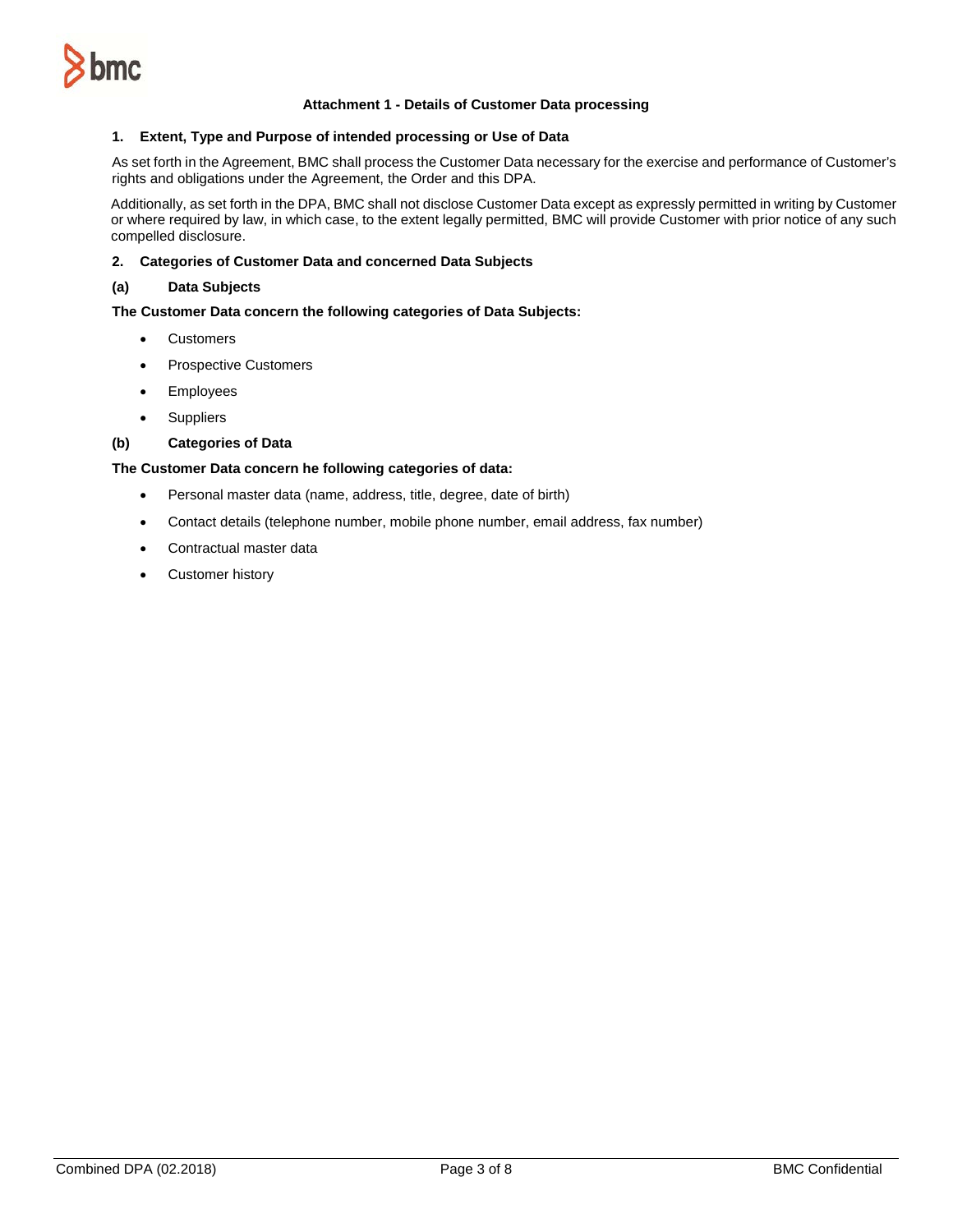

# **Attachment 2 - List of Sub-processors**

| <b>Entity Name</b>                                                                                                               | <b>Entity Type</b> | <b>Entity Country</b> |  |
|----------------------------------------------------------------------------------------------------------------------------------|--------------------|-----------------------|--|
| <b>BMC Affiliates</b>                                                                                                            |                    |                       |  |
| BMC Software, Inc., 2101 CityWest Boulevard, Houston, Texas 77042                                                                | Affiliate          | <b>USA</b>            |  |
| BMC Software Melbourne VIC Level 10 Twenty8 Freshwater Place, Melbourne VIC 3006                                                 | Affiliate          | Australia             |  |
| BMC Software Limited, E2 Eskdale Road, Winnersh, Wokingham, Berkshire, RG41 5TS, United<br>Kingdom                               | Affiliate          | United<br>Kingdom     |  |
| BMC Software 10431 Morado Circle, Avalon Bldg 5 Austin, TX 78759                                                                 | Affiliate          | <b>USA</b>            |  |
| BMC Software 8401 Greensboro dr, suite 100 Greensboro Corp Center, McLean VA 22102                                               | Affiliate          | <b>USA</b>            |  |
| BMC Software 6200 Stoneridge Mall Road Suite 200 Pleasanton, CA 94588                                                            | Affiliate          | <b>USA</b>            |  |
| BMC Software Ballymoss House Carmanhall road, Foxrock Dublin, Ireland                                                            | Affiliate          | Ireland               |  |
| BMC Software, Wing 1, Tower 'B', Business Bay, Survey No. 103, Hissa No. 2, Airport Road,<br>Yerwada, Pune, Maharashtra 411006   | Affiliate          | India                 |  |
| BMC Software 600 North Bridge Road, #20-01/10 Park view Square                                                                   | Affiliate          | Singapore             |  |
| <b>Third Party entities for BMC Support</b>                                                                                      |                    |                       |  |
| Nityo Infotech Services Pvt Ltd., 329/330, Laxmi Mall, Laxmi Industrial Estate, New Link Road,<br>Andheri, Mumbai 400 053, India | Outsourcer         | India                 |  |
| YIDATEC Co. Ltd, HeYi Building 10F, 6Aixian St., Hi-Tech Park, Dalian, China 116023                                              | Outsourcer         | China                 |  |
| Additional third party entities may be called out on Orders                                                                      |                    |                       |  |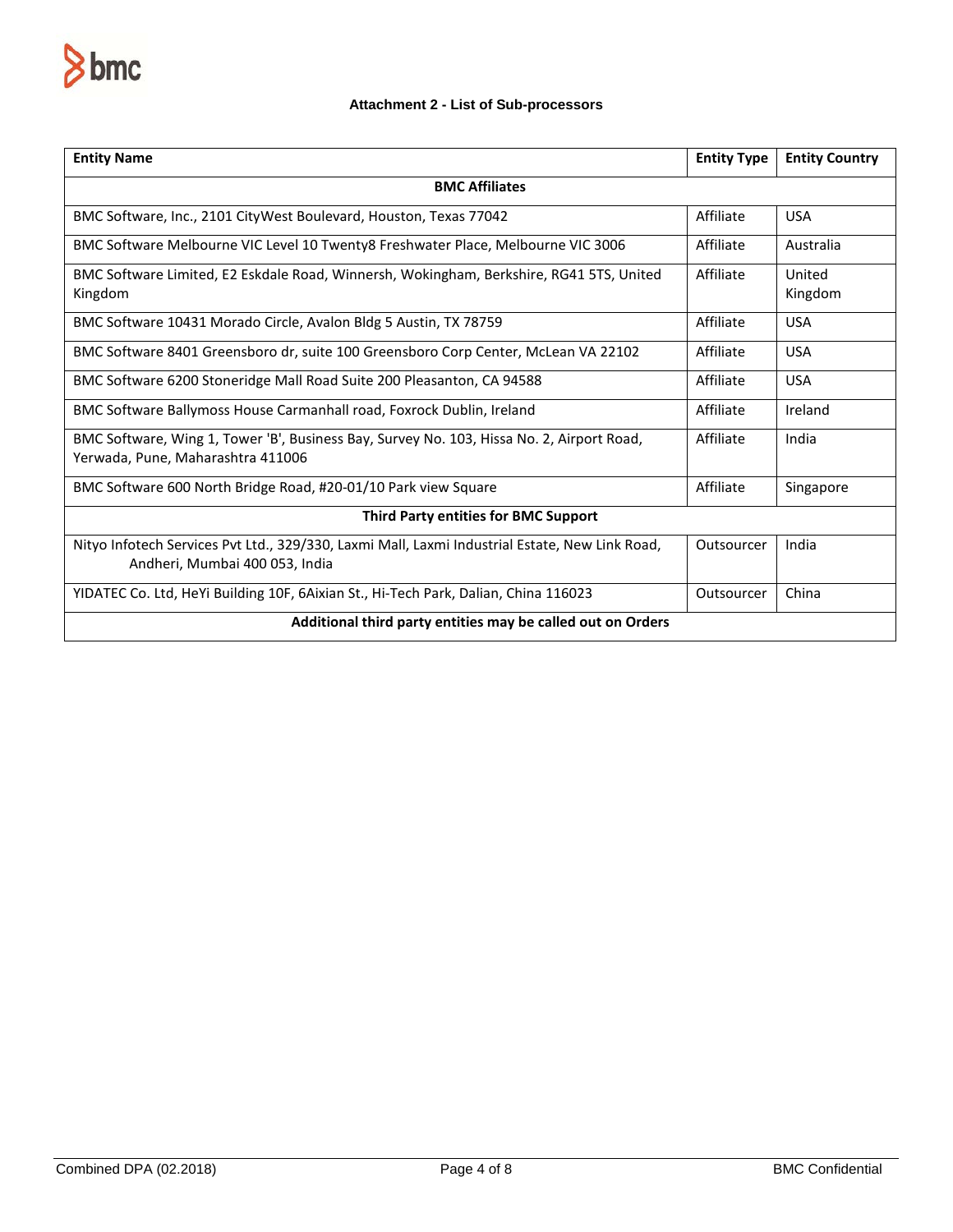

### **Attachment 3 - Organizational and technical protection measures**

## **A. GENERAL ORGANIZATIONAL AND TECHNICAL MEASURES**

**As part of the applicable Order, BMC is supplying Customer with BMC Products and/or BMC Services to Products installed on the Customer's environments and therefore BMC does not generally process Customer Data. To the extent Customer elects to provide Customer Data to BMC in accordance with the relevant Order, the Agreement and this DPA, the following oganizational and protection measures apply.** 

- **1. Access control to premises, facilities and assets to prevent unauthorized persons from gaining access to data processing systems for processing or using Customer Data. BMC has deployed the following measures to control access to systems and data:**
	- BMC has an identity management system fully integrated with BMC human resources system providing full lifecycle management for BMC Users Accounts and access to data.
	- Accounts and access are revoked immediately upon termination of employment of such BMC user account, including disconnection of active remote access sessions.
	- BMC User Accounts are generated on a per-individual basis and not shared.
	- For BMC Support, access to MFT service is restricted to authorized personnel only, which is limited to BMC Support and the customer.
	- For BMC Support, BMC's MFT service is deployed in physically redundant, geographically diverse locations.
	- For BMC Professional Services, access to BMC endpoints is restricted to authorized personnel only which is limited to BMC Support Services and BMC Professional Services organizations.
	- BMC's data centers are with Tier 4 providers, with:
		- o Multiple certifications including: SSAE 16 (SOC I type II), PCI DSS (sec 9 & 12), HIPAA, ISO 27001, FISMA
		- o 24 hour security
		- o Restricted, multifactor access
		- BMC systems within the data center are:
			- o Located in a private space, accessible by BMC authorized personnel only
			- o Operated on hardware owned by BMC
			- o Operated on a BMC private network, accessible by BMC authorized personnel and assets only

### **2. Access control to systems to prevent data processing systems from being used without authorization.**

BMC has deployed the following measures to provide a secured access to systems:

- BMC user accounts are required in order to access BMC systems. Access is restricted to BMC Support personnel, and the assigned system owner.
- **3. Access control to ensure that persons entitled to use a data processing system have access only to the data to which they have a right of access, and that Customer Data cannot be read, copied, modified or removed without authorization in the course of processing or use and after storage.**
	- BMC maintains a confidential information protection policy that outlines data handling practices based on classification for which all BMC employees must comply.
	- BMC user accounts are required to access BMC systems, and are restricted to authorized BMC Support personnel and assigned system owner.

## **B. ORGANIZATIONAL AND TECHNICAL MEASURES APPLYING ONLY TO SUPPORT**

**1. Disclosure control to ensure that Customer Data cannot be read, copied, altered, or removed without authorization during electronic transfer or transfer or transport or while being recorded onto data storage media, and that it is**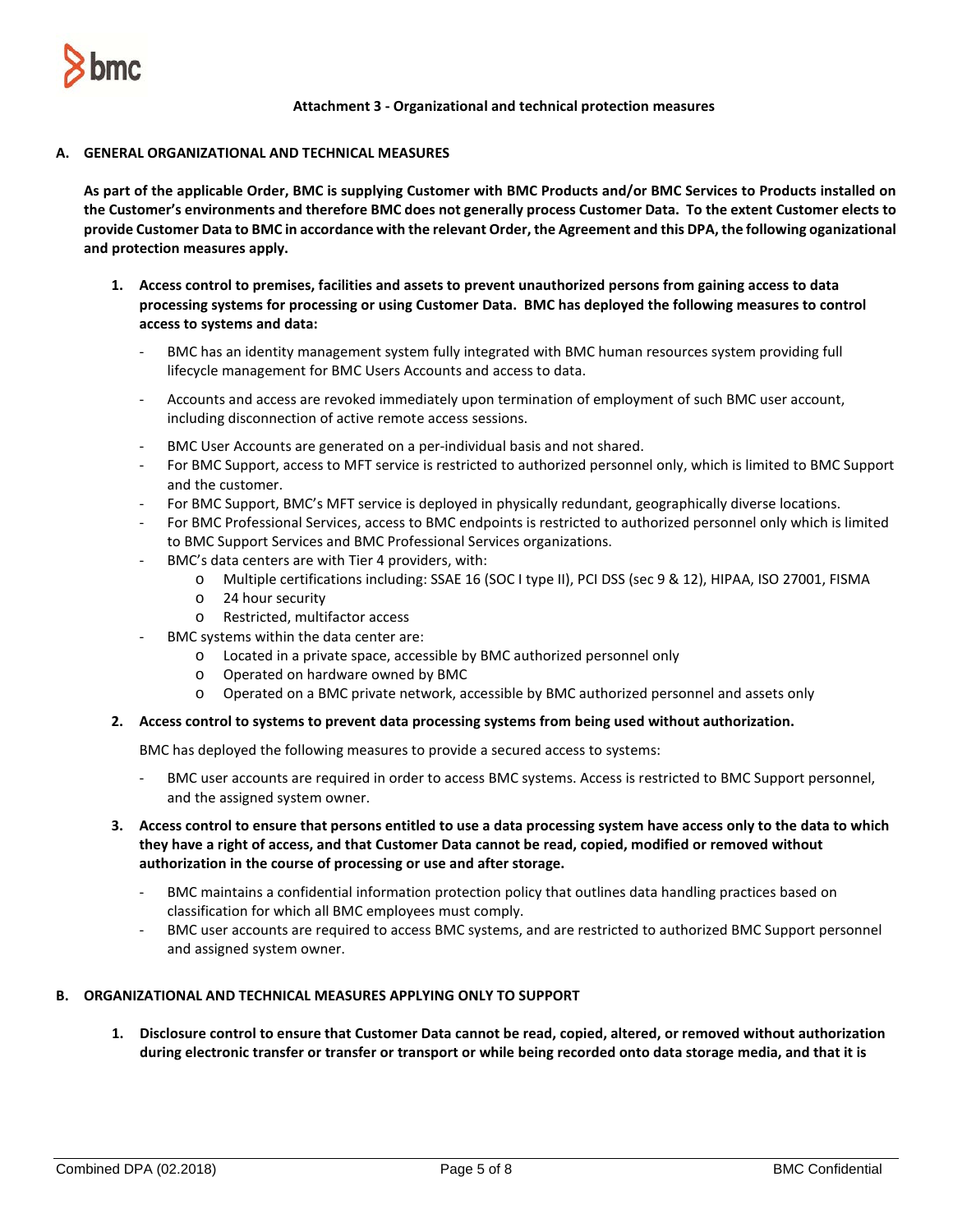

## **possible to check and establish to which parties Customer Data are to be transferred by means of data transmission facilities.**

- BMC has deployed security measures to ensure that Customer Data is fully encrypted, using AES 256, in transport as it moves from the Customer site to Support MFT system.
- Customer communication to the MFT system requires the use of an encrypted transmission channel using Secure File Transfer Protocol (SFTP).
- BMC utilizes AES-256 encryption on disk, to ensure that data at rest on the MFT system cannot be read without authorization.
- **2. Input control to ensure that it is possible to after-the-fact check and establish whether Customer Data has been entered into, altered, or removed from data processing systems, and if so, by whom.**
	- BMC has implemented controlled and secured logging procedures applicable to the MFT systems where the Customer Data potentially resides.
	- Logging provides full accountability for actions taken against Customer Data. Logs are retained for a period of at least a consecutive twelve (12) months.
- **3. Job control to ensure that Customer Data processed on behalf of others are processed strictly in compliance with the data controller's instructions.**
	- BMC does not process Customer Data. In the event Customer provides Customer Data for support purposes, the support MFT system provides automatic scanning of the stored data to attempt to detect any sensitive data.
	- If sensitive data is detected, both the Customer and BMC support personnel are alerted so special handling procedures can be taken if needed.

## **4. Availability control to ensure that Customer Data are protected against accidental destruction or loss.**

- BMC has a 24/7 network and security operations centers (NOC/SOC) to respond to network and security related incidents and provide continuous monitoring of our systems.
- BMC has a variety of security tools implemented to protect its environment and data entrusted to it, including but not limited to, intrusion prevention services (IPS), anti-virus, application heuristic analysis (sandboxing), endpoint encryption, security information and event management (SIEM), rogue system detection (RSD), and web content filtering.
- BMC maintains a formal incident response and cyber crisis plan that includes standard actions and engagement for incident handling that includes notification to the Customer and authorities.

## **C. ORGANIZATIONAL AND TECHNICAL MEASURES APPLYING ONLY TO SUBSCRIPTION SERVICES**

**1. Access control to premises and facilities to prevent unauthorized persons from gaining access to data processing systems for processing or using Personal Data.**

In data centers, the following measures are deployed to protect and control secured access to data center facilities:

- Access to production and disaster recovery data centers is securely controlled and monitored by industry standard layers of security.
- No entry to data center sites without approved change control, photo ID card and security center clearance.

## **2. Access control to systems to prevent data processing systems from being used without authorization.**

The following controls are implemented:

- Unique User identifiers (User IDs) to ensure that activities can be attributed to the responsible individual.
- User passwords are stored using a one-way hashing algorithm and are never transmitted unencrypted.
- Access to the Services require a valid User ID and password combination, which are encrypted via current industry encryption standards while in transmission. Following a successful authentication, a random session ID is generated and stored in the User's browser to preserve and track session state.
- Controls to ensure generated initial passwords must be reset on first use.
- Controls to revoke access after several consecutive failed login attempts.
- Controls on the number of invalid login requests before locking out a User.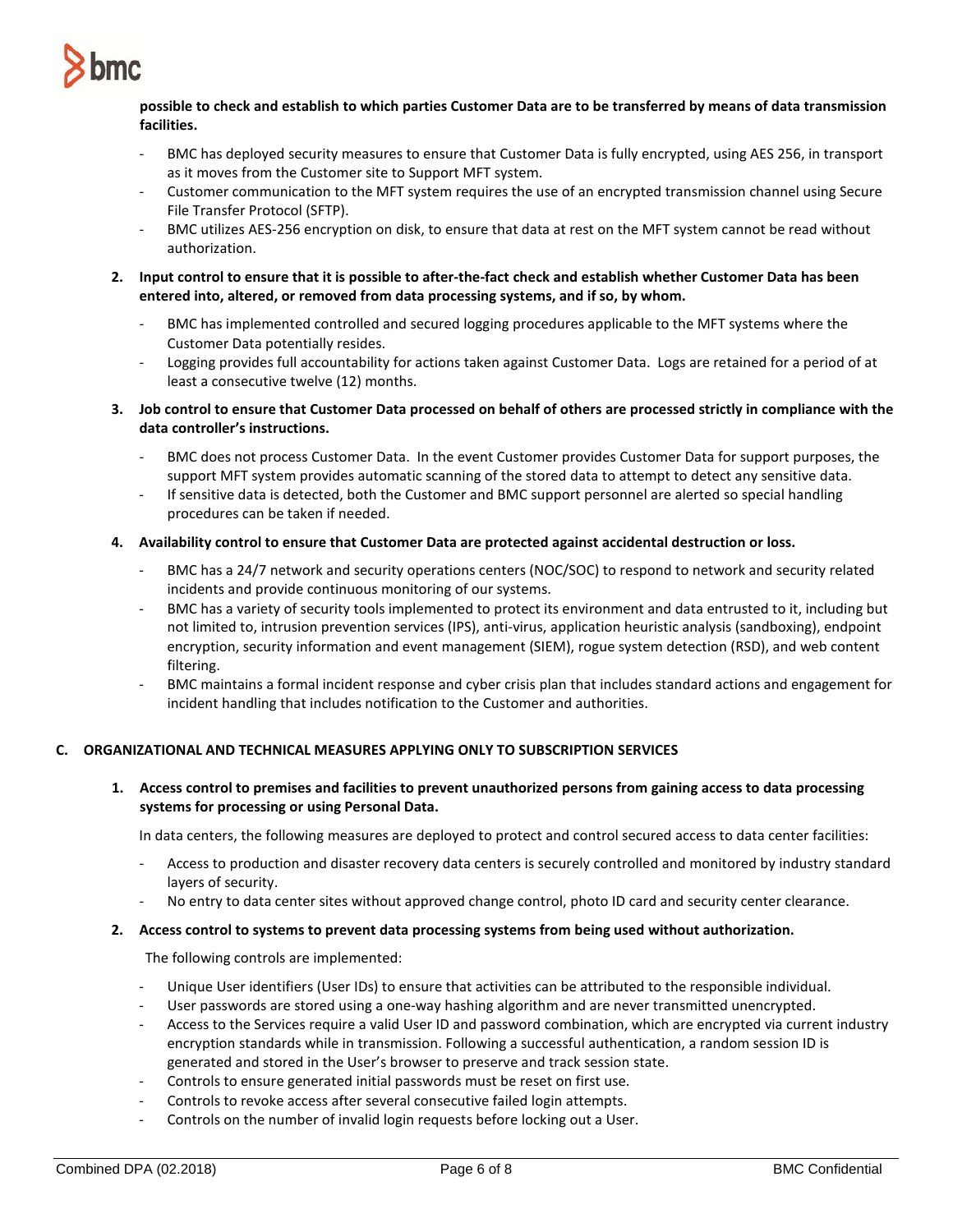

- Controls to force a User password to expire after a period of use.
- Controls to terminate a User session after a period of inactivity.
- Password history controls to limit password reuse.
- Password length controls
- Password complexity requirement.
- Verification question before resetting password.
- **3. Access control to data to ensure that persons authorized to use a data processing system have access only to the data to which they have a right of access, and that Personal Data cannot be read, copied, modified or removed without authorization in the course of processing or use and after storage.**
- **4. Disclosure control to ensure that Personal Data cannot be read, copied, altered, or removed without authorization during electronic transfer or transfer or transport or while being recorded onto data storage media, and that it is possible to check and establish to which parties Personal Data are to be transferred by means of data transmission facilities.**

Security measures are employed to ensure that Personal Data is fully encrypted during transmission between Customer's network and the XaaS services data centers.

Customer communication to any XaaS services data center requires the use of an encrypted transmission channel, including at least HyperText Transfer Protocol Secure (HTTPS) and Transport Layer Security (TLS). Additional encrypted transmission channels may also include but are not limited to, Secure File Transfer Protocol (SFTP) and Internet Protocol Security Virtual Private Network (IPSec VPN).

**5. Input control to ensure that it is possible to after-the-fact check and establish whether Personal Data has been entered into, altered, or removed from data processing systems, and if so, by whom.**

Controlled and secured logging procedures may be employed by Customer on XaaS services systems where the Personal Data resides. Logging provides full accountability for actions taken against Personal Data and by whom within the XaaS Services organization.

**6. Job control to ensure that personal data processed on behalf of others are processed strictly in compliance with the Data Controller's instructions.**

As set forth in the DPA, BMC and its Subcontractor shall process Personal Data in accordance with Customer's lawful and explicit instructions, including to provide the Services as set forth in the Agreement and as instructed by Users in their use of the Services.

**7. Availability control to ensure that Personal Data are protected against accidental destruction or loss.**

BMC has a variety of security tools implemented to protect its environment and data entrusted to it, including but not limited to, intrusion prevention services (IPS), anti-virus, application heuristic analysis (sandboxing), endpoint encryption, security information and event management (SIEM), rogue system detection (RSD), and web content filtering.

BMC maintains a formal incident response and cyber crisis plan that includes standard actions and engagement for incident handling that includes notification to the customer and authorities.

- Disaster recovery. BMC or its Subcontractor may utilize disaster recovery facilities that may be geographically remote from primary data centers, along with required hardware, software, and Internet connectivity, in the event BMC's Subcontractor production facilities at the primary data center were to be rendered unavailable. BMC's Subcontractor has disaster recovery plans in place and tests them at least once per year.
- Viruses. The Services will not introduce any viruses to Customers systems; however, the Services do not scan for viruses that could be included in attachments or other Customer Data uploaded into the Services by Customer. Any such uploaded attachments will not be executed in the Services and therefore will not damage or compromise the Services.